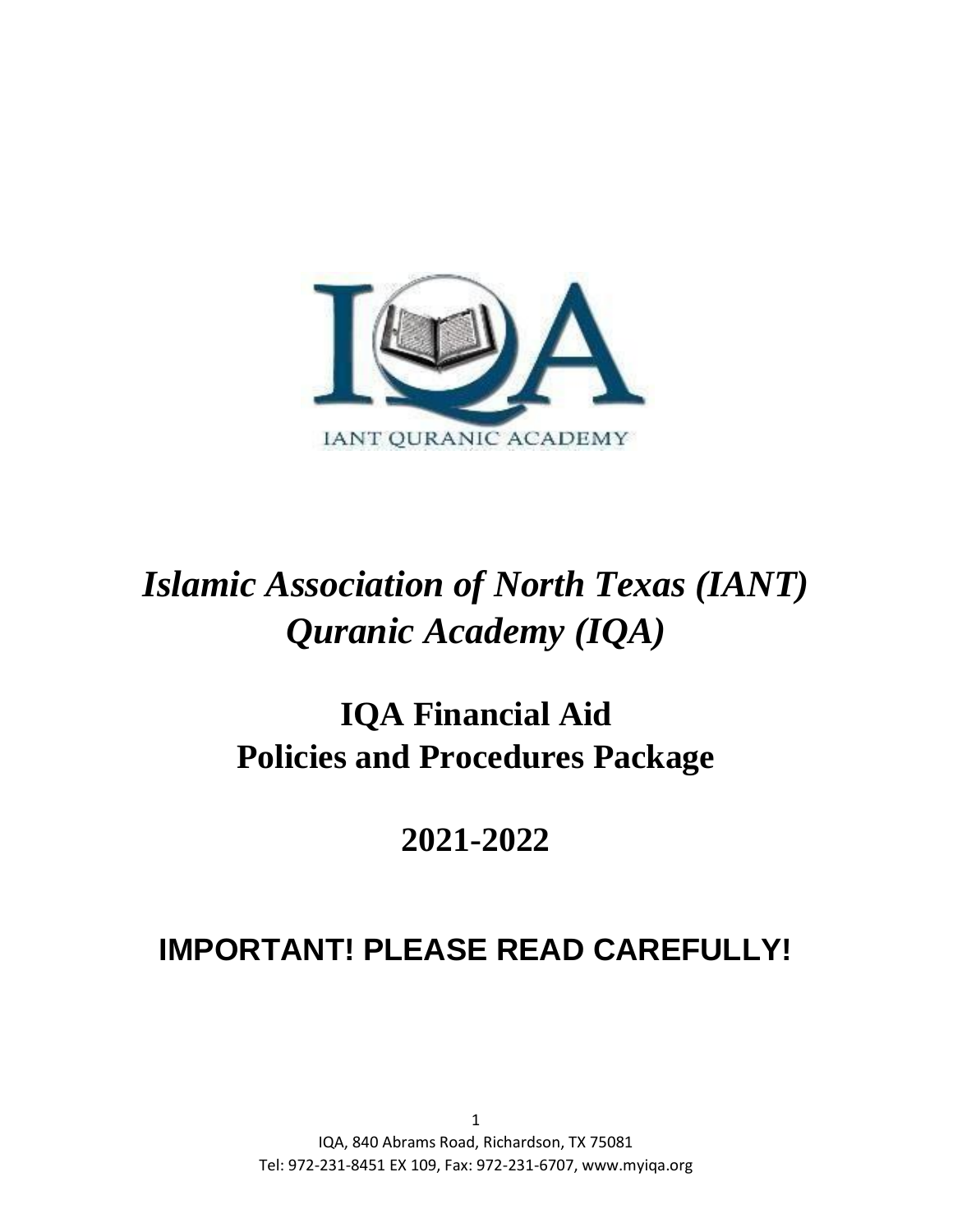

**Is your application COMPLETE? If any of the items below are missing or incomplete your child(ren) applications will NOT be reviewed!** 

- Complete IQA Financial Aid Application
- Filed 2020 Tax Returns

# **Please read the following carefully:**

- 1. Deadline \*The earlier an application is submitted, the better chance of funding.
	- i. RETURNING students: **April 12 th, 2021**
	- ii. NEW students: **Rolling and subject to funding**
- 2. You will receive **an email confirming receipt of your child(rens) application within 7-days of submission.**

i. It is the responsibility of the parents to follow-up with the Financial Aid Committee to confirm receipt of application if no confirmation is received within 1-week of submitting the application. ii. If you **do not** receive a confirmation receipt within a week, please email fac@myiqa.org.

3. **Appeals must be submitted within 10-days of the Financial Aid Award email originally sent.** Any requests submitted 10-days after the date on the Financial Aid Award email WILL NOT be considered.

> i. Failure to do so automatically negates any attempts to appeal award.

ii. Failure to confirm acceptance of the award may result in loss of funding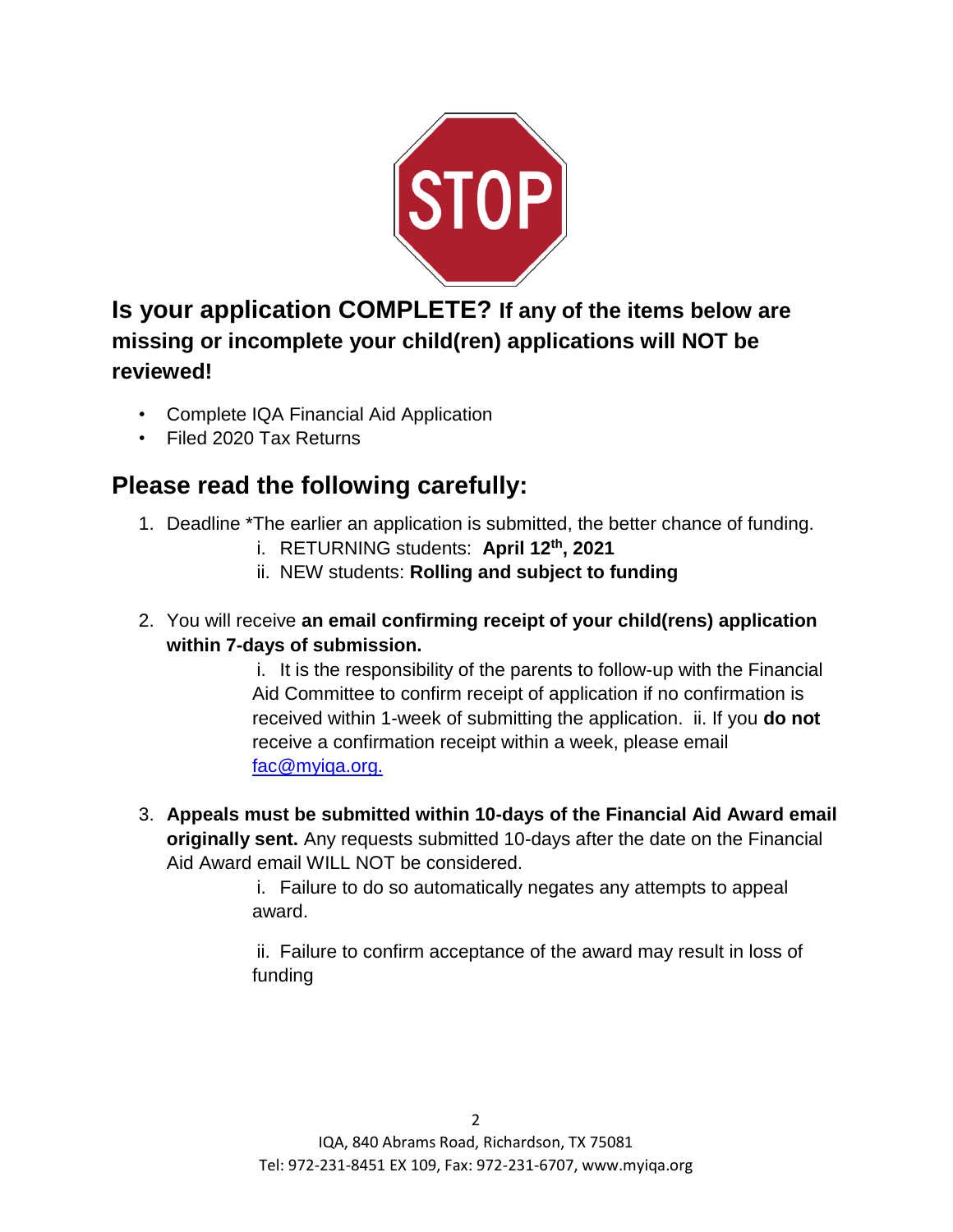# **FAQ**

- 1. What does Financial Aid funding cover? Tuition only. Books and fees are NOT covered.
- 2. Where does the funding for Financial Aid come from? Financial Aid funding comes from private donations made to IQA and from IANT Zakat funds. It is NOT from government funds.
- 3. How much funding does Financial Aid give?

Since Financial Aid Funding comes solely from donations, to ensure that all qualified applicants receive some funding Financial Aid covers a maximum of 40% of the tuition. This means that parents have to pay minimum of 60% of the tuition based on their qualification.



I certify that have read the above conditions (on pages 2 & 3) and my signature confirms my understanding of the above conditions.

\_\_\_\_\_\_\_\_\_\_\_\_\_\_\_\_\_\_\_\_\_\_\_\_\_\_\_\_\_\_\_\_\_\_ \_\_\_\_\_\_\_\_\_\_\_\_\_\_\_\_\_\_

Parent Name **Date** 

# **IQA Financial Aid Overview: Academic Year 2021-2022**

# **IQA Financial Aid Philosophy**

IQA believes that every effort should be made so that finances are not an obstacle for qualified students to be enrolled at IQA. Towards this end and despite its limited resources, IQA will attempt to provide some level of tuition assistance to qualified students. At this time tuition assistance is need based financial aid.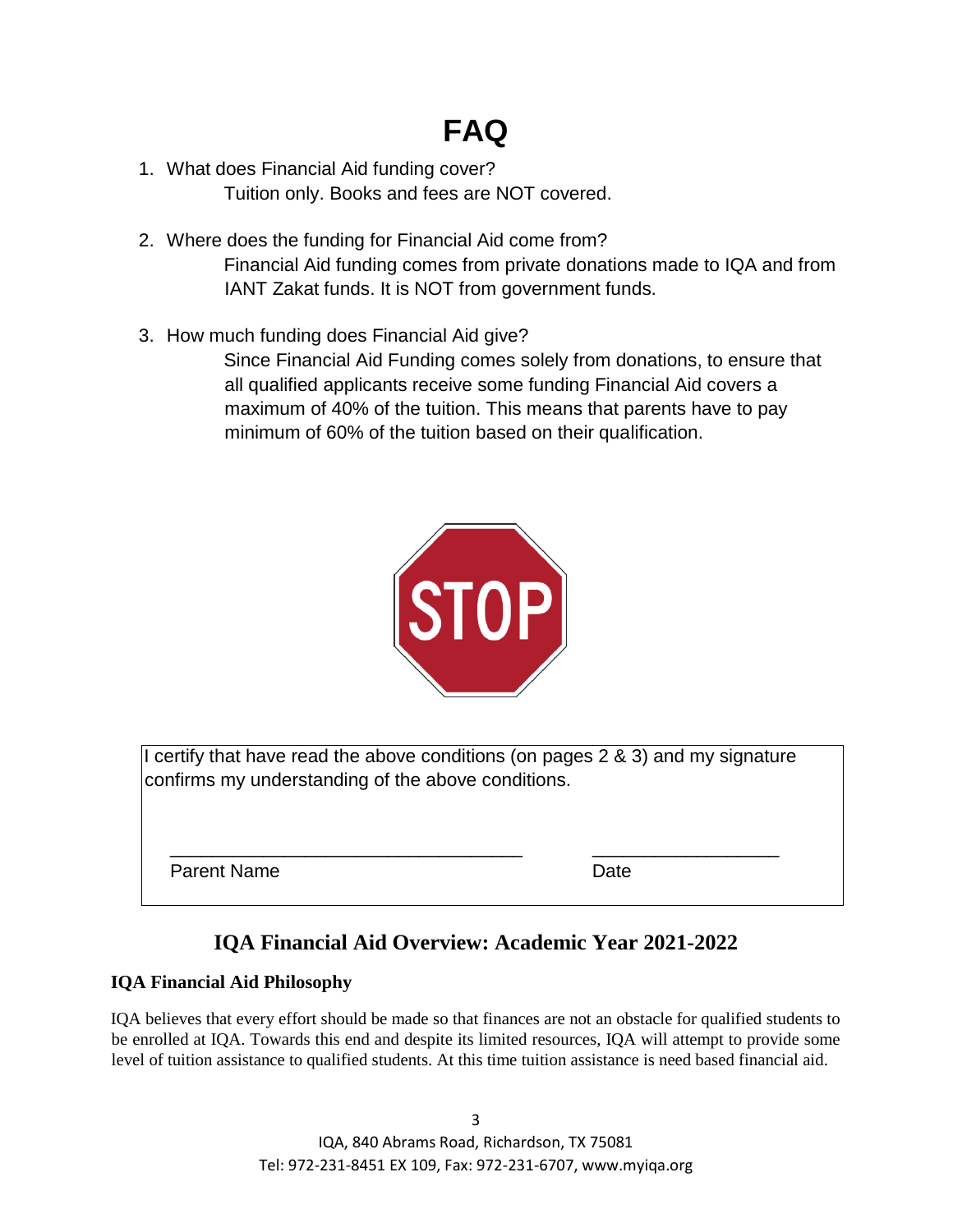#### **Statement of Non-Discrimination**

IQA is operated on a non-discriminatory basis, according equal treatment and access to services without regard to gender, race, color, national origin or ancestry in the administration of its admission and educational policies, scholarship and financial aid programs, or other school administered programs.

### **Need Based Financial Aid Purpose**

Need based financial aid allows students whose families face financial hardship to apply for financial assistance for enrollment at IQA. Although a family's financial condition is the main criteria in determining the aid amount, students must still meet minimum academic and behavior eligibility criteria to receive need based financial aid.

## **Prerequisites for Applying for Financial Aid**

In order to apply for financial aid, a student must already be admitted to IQA if he/she is a new student. If the student is a current IQA student, he/she must have re-enrolled for the academic year for which the financial aid application will be submitted. **New students must have paid the regular application fee, testing fee, instructional materials fee, and family registration fee. Current students must have paid the re-enrollment fee and instructional materials fee in order to apply for financial aid for the following academic year.** 

**Returning students must not have any unpaid balances from the prior academic year in order to be eligible for financial aid.**

## **Financial Aid Award**

The financial aid awarded on a yearly basis, including the summer session. New applications must be submitted every academic year in accordance with the application guidelines applicable at the time. The aid award provides for a fraction of the tuition for the academic year for which it is awarded. This fraction is dependent on the financial status of the student's family. In order for the aid to become official, the financial aid award acceptance letter must be signed by both parents indicating agreement with the terms of the award. The signed letter must be returned within the time period noted.

# **IQA Financial Aid Overview: Academic Year 2021-2022**

#### **Source of Financial Aid Funding**

The financial aid will be funded, in part or its entirety, from general donations made to IQA, Zakah donations made to IQA, or any income IQA may have.

IQA, 840 Abrams Road, Richardson, TX 75081 Tel: 972-231-8451 EX 109, Fax: 972-231-6707, www.myiqa.org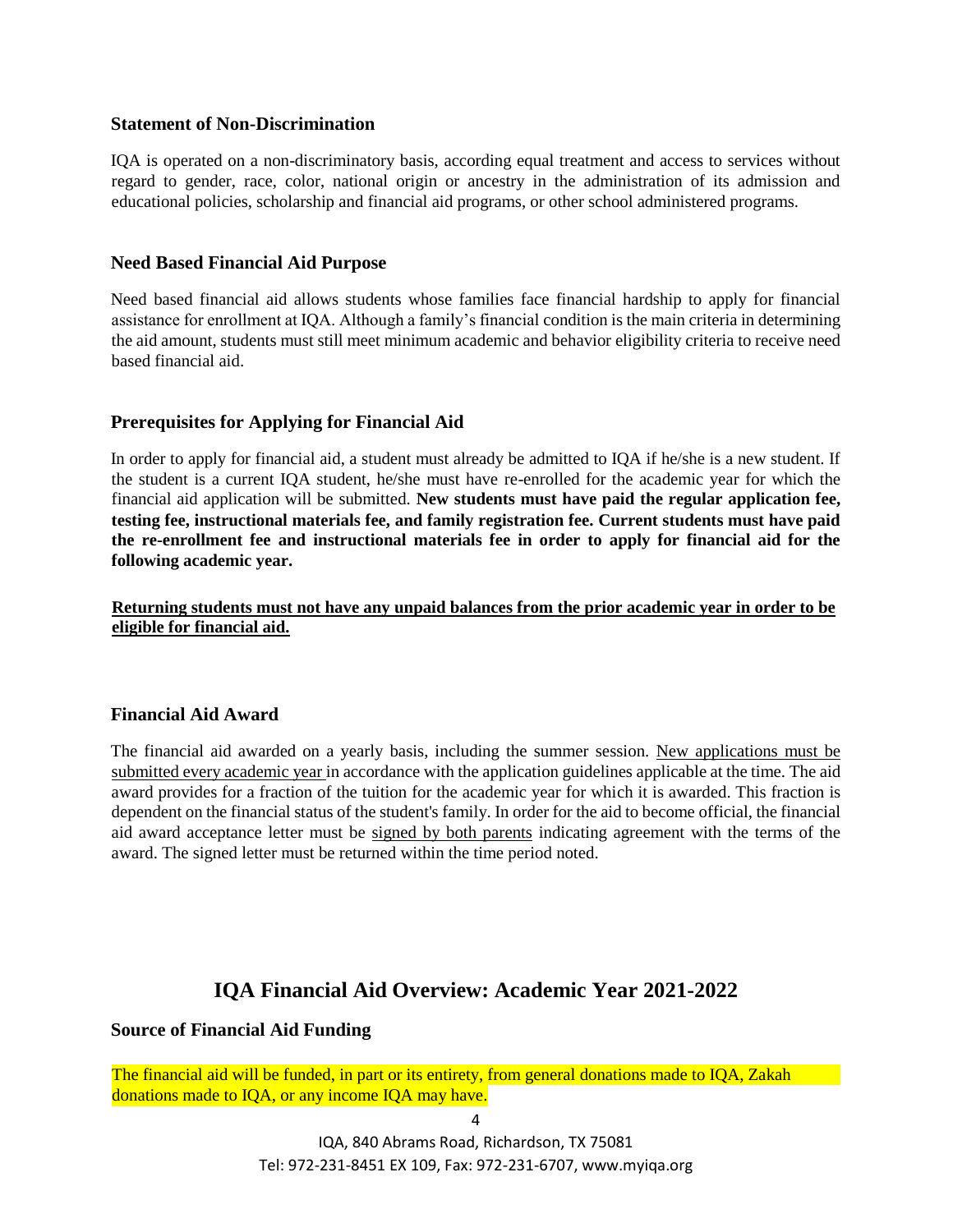# **Applicant Qualifications / Eligibility and Continuation**

Family income and family size are the primary criterion determining aid eligibility. The income and family size are mapped into approved aid awards providing tuition/fee discounts. The financial status of the family applying must be rigorously documented based on all the documentation requested as part of the financial aid application.

In addition, students receiving financial aid must meet minimum academic and behavioral standards to continue to receive aid such that they are not on academic or behavioral probation. Extenuating circumstances such as loss of employment may be considered. **The current financial aid awarded will be a maximum of 40%. At this time Financial Aid is NOT 100%.** Additionally, families receiving financial aid will be required to provide volunteer services to the school to fulfill the numerous existing needs of the school. Extenuating circumstances will be reviewed accordingly.

# **Students whose family account have an unpaid balance from the prior academic year will not be eligible to apply for financial aid.**

Financial aid is subject to availability. Although IQA will make every attempt to award financial aid to those who qualify based on the application process, it can provide no guarantee of approving financial aid. There is a cap for each academic year, once the cap is reached, no FA will be available no matter how bad the need is – exception. FA process is on first apply basis. It is very important not to rush your application until all documentation is provided and vetted. **Your application will be considered complete once it determined by FAC that all documentation is received.**

Once aid has been awarded, IQA will ask as frequently as every 3 months, for a family to recertify, with the signature from both parents that the family financial situation has not improved. Failure to promptly return the recertification form will result in a discontinuation of the financial aid award.

#### **Revisions to Financial Aid**

Although IQA realizes that the financial situation of families could be adversely affected during the school year it may not be possible to increase aid for families who were already awarded financial aid or award aid to new applicants after the financial aid budget has been exhausted. In such cases, account balances will not be automatically waived. However, IQA will work with families to set up a payment arrangement which will alleviate financial hardship imposed by immediate remediation of the account balance. Parents are responsible for contacting the IQA office to work out a suitable payment arrangement with IQA.

#### **IQA Financial Aid Overview: Academic Year 2021-2022**

#### **Financial Aid Committee**

The IQA Management Committee (IQAMC) has established a IQA Financial Aid Committee (IQAFAC) to evaluate the financial aid applications to determine and verify student school performance and income eligibility of the students' family. To maintain maximum confidentiality of applicant's information, only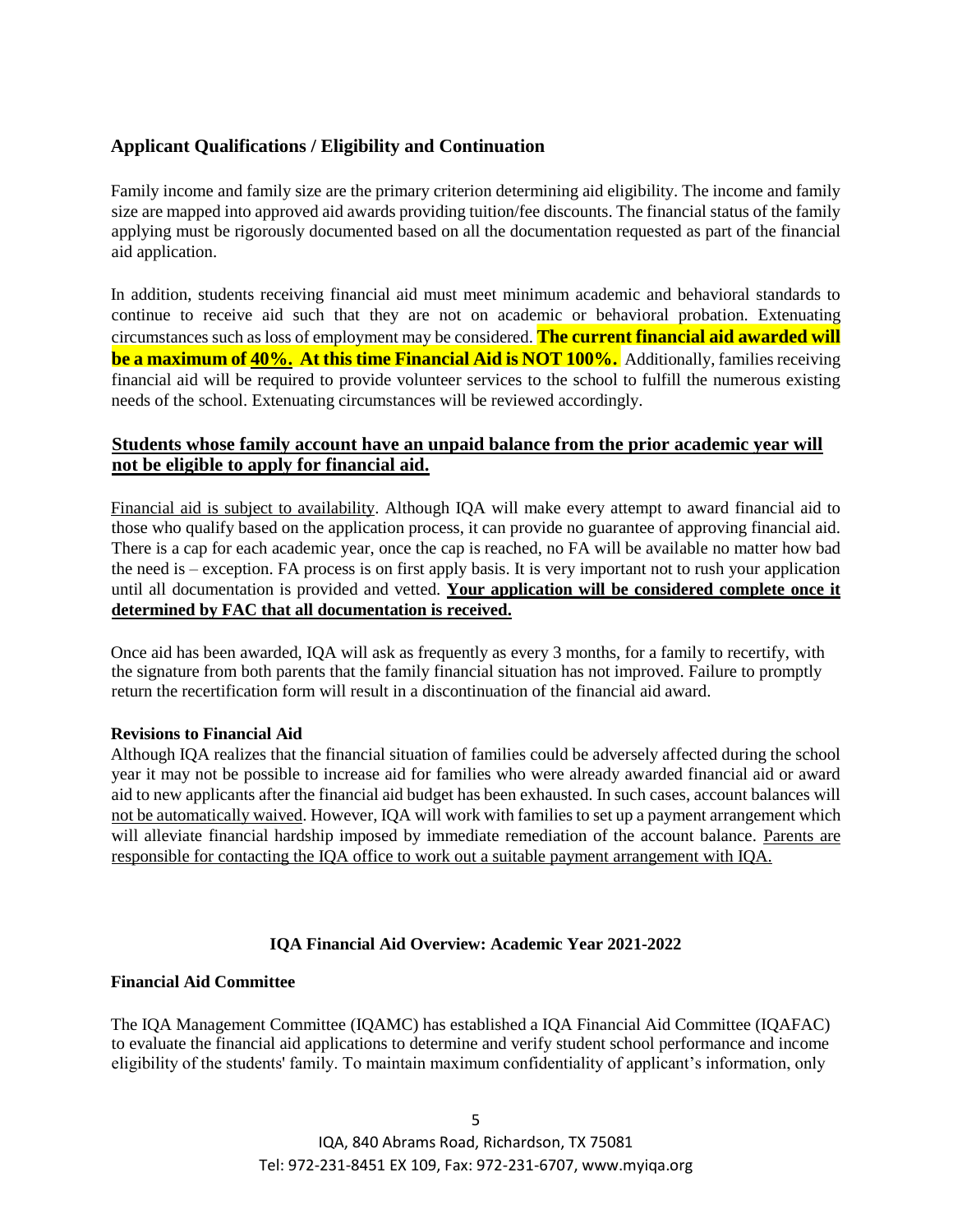members of the IQAFAC will review the financial documentation provided by the applicants, unless a specific case merits overall IQAMC attention.

### **For questions regarding financial aid please email: fac@myiqa.org**

# **Include your name and the names / grades of your children at IQA in all written correspondence to ensure proper referencing of your information and application.**

To maintain the confidentiality of your financial information, only members of the IQAFAC view your detailed application information. However, the IQAFAC may rely on the IQA administration office to facilitate the communication of information to you and/or obtain clarification of your application.

# **IQA Financial Aid Application Guidelines and Instructions Academic Year 2020-2021**

## **Guidelines and General Instructions**

# -**Please take your time to fill out the application. All information must be filled out. If you think an item does not apply to you, please state that and why. Items must not be left blank.**

-Financial aid applications are evaluated only when a student is admitted to IQA.

-Financial aid applications must be submitted **every** academic year. If financial aid is awarded, it not automatically renewed for the following year.

-Financial aid awards may be derived from general donations or donations intended for Zakah

-Ensure that all documentation is submitted per checklist.

-If unemployed, state what unemployment benefits you are receiving. Submit detailed employment history for the year and last 3 pay stubs prior to unemployment, letter of termination from employer, unemployment check and/or application for unemployment compensation.

-If you are claiming unemployment please furnish a letter from Texas Work Force Commission (TWC) stating your status since when you are unemployed.

-For submitted tax returns, ensure all schedules, pages, supporting documents are attached. If parents did not file jointly and both parents filed separately, include returns for both parents. Please note that tax return

> IQA, 840 Abrams Road, Richardson, TX 75081 Tel: 972-231-8451 EX 109, Fax: 972-231-6707, www.myiqa.org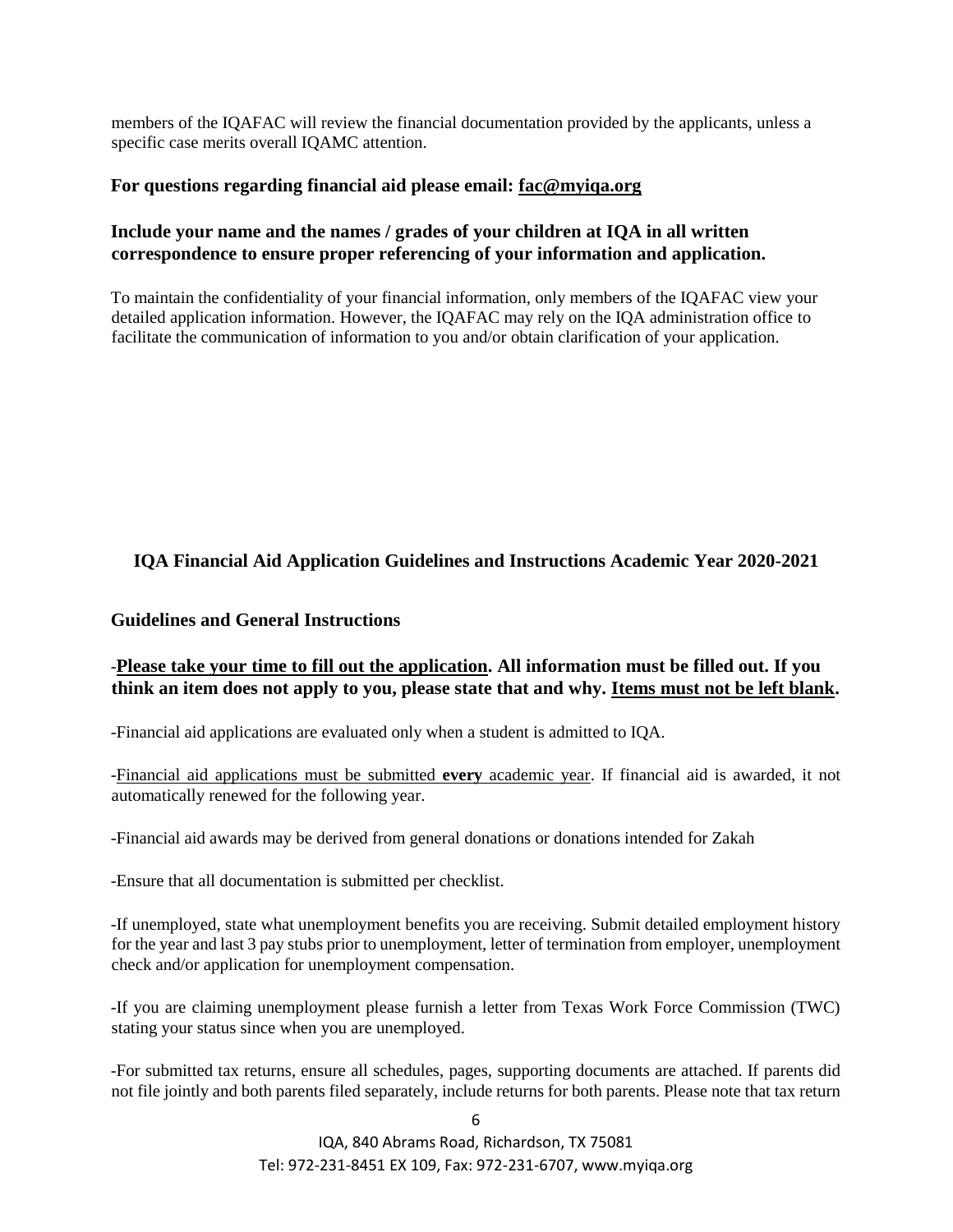information will be considered only for the return(s) filed by the parents of the student. Returns must be signed by both parents.

-Ensure that income from all income sources is listed on the corresponding box of the application, even if all the income does not appear on the pay-stubs. If self-employed, include all business income.

-Ensure that all bank statements submitted are for the same statement period / activity period.

-If you are traveling while your application is pending, please ensure that you can be reached promptly in case any clarifying information is needed about your application. If you are traveling overseas, you must be reachable via email to provide the clarifying information.

# **IQA Financial Aid Timelines: Academic Year 2021-2022 Application Deadlines**

**RETURNING STUDENTS** to IQA for the following academic year must submit their application and all supporting documentations by **April 15, 2021** to receive priority in consideration of financial aid awards.

**NEW STUDENTS** must submit their financial aid application and all supporting documents within **1 week of receiving the admissions notification.**

# **All Financial Aid will be awarded on a first come first serve basis depending on the availability of funds for financial aid.**

## **Award Dates**

The IQA FAC will attempt to process all returning student applications and send notifications to families within 4 weeks of receipt of application. Applications filed following admissions decisions taking effect later in the year will generally be processed within 2-4 weeks of receipt of the completed application assuming no clarifying information is required.

## **Post Award Deadlines**

**If a family is awarded financial aid,** the parents must return the signed aid award letter, indicating agreement to the terms of the aid award**, within one week of receiving the award letter**. Failure to sign and return the letter may jeopardize the award. In addition, other deadlines in responding to other correspondence from the IQA FAC should be observed.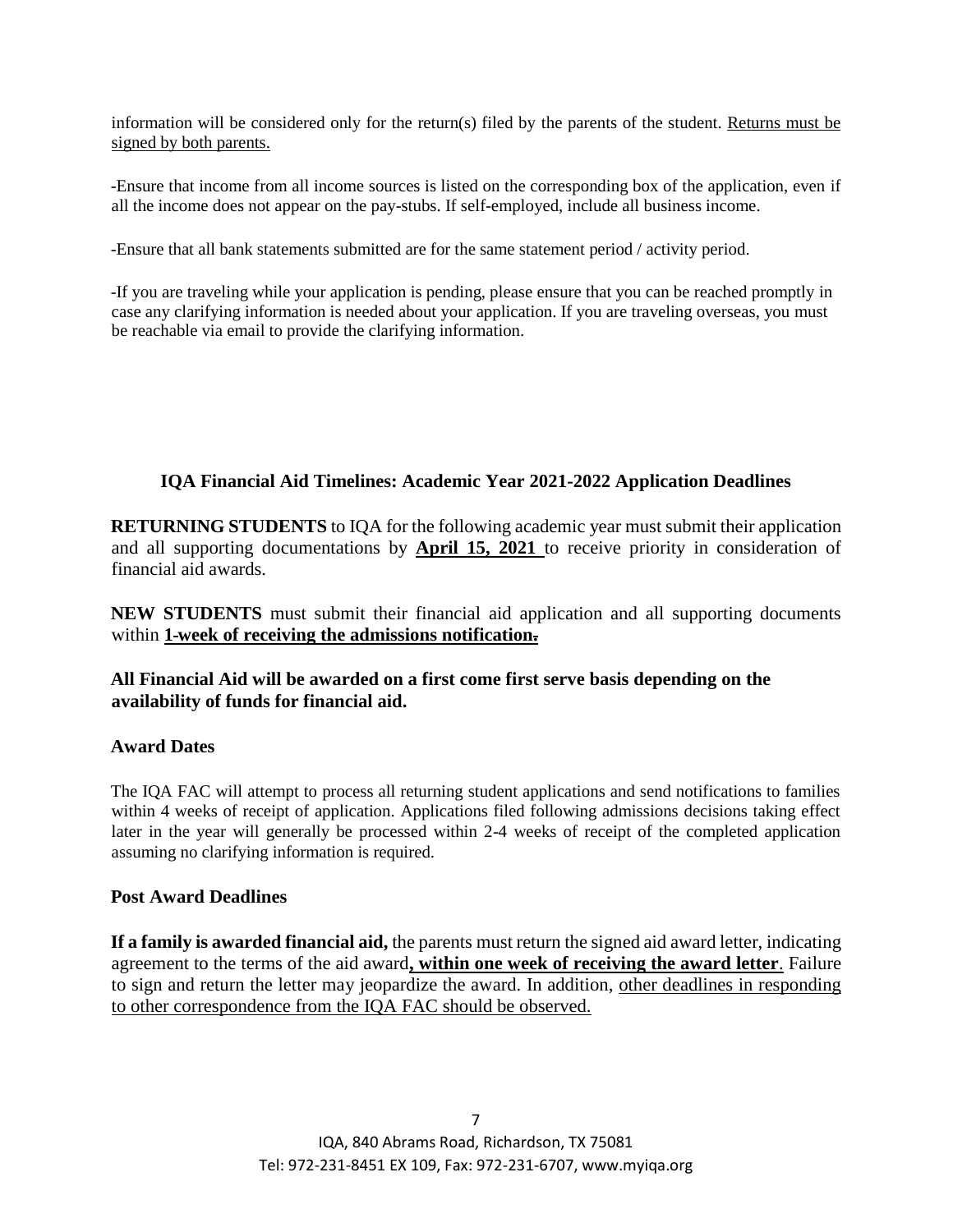| Self-employed (yes/no) _____ If No, Employer's Name & Address:                                                                                                                                                                 |  |
|--------------------------------------------------------------------------------------------------------------------------------------------------------------------------------------------------------------------------------|--|
| Position: Construction Construction Construction Construction Construction Construction Construction Construction Construction Construction Construction Construction Construction Construction Construction Construction Cons |  |
|                                                                                                                                                                                                                                |  |

**IQA financial Aid Application Checklist: Academic Year 2021-2022**

List all your children who live in your household (each box must be completed). Make sure proper boxes checked for students applying for aid.

| Child's Full Name | Age | Date of Birth | Child's Social<br>Security# | Enrolled<br>at IQA ? | Grade if<br>IQA<br>student | Applying<br>for Fin.<br>Aid? |
|-------------------|-----|---------------|-----------------------------|----------------------|----------------------------|------------------------------|
|                   |     |               |                             |                      |                            |                              |
|                   |     |               |                             |                      |                            |                              |
|                   |     |               |                             |                      |                            |                              |
|                   |     |               |                             |                      |                            |                              |

Certification Signature: (**both parents must sign**)

I hereby certify that all information provided as part of this financial aid application is accurate and true.

Father::\_\_\_\_\_\_\_\_\_\_\_\_\_\_\_\_\_\_\_\_\_\_\_\_\_\_\_\_\_\_\_\_\_\_\_\_\_\_\_\_\_\_\_\_\_\_\_\_\_ Date: \_\_\_\_\_\_\_\_\_\_\_\_\_\_\_\_\_\_\_\_\_\_\_\_\_\_\_\_\_\_\_\_\_ Mother: \_\_\_\_\_\_\_\_\_\_\_\_\_\_\_\_\_\_\_\_\_\_\_\_\_\_\_\_\_\_\_\_\_\_\_\_\_\_\_\_\_\_\_\_\_\_\_\_\_ Date: \_\_\_\_\_\_\_\_\_\_\_\_\_\_\_\_\_\_\_\_\_\_\_\_\_\_\_\_\_\_\_\_